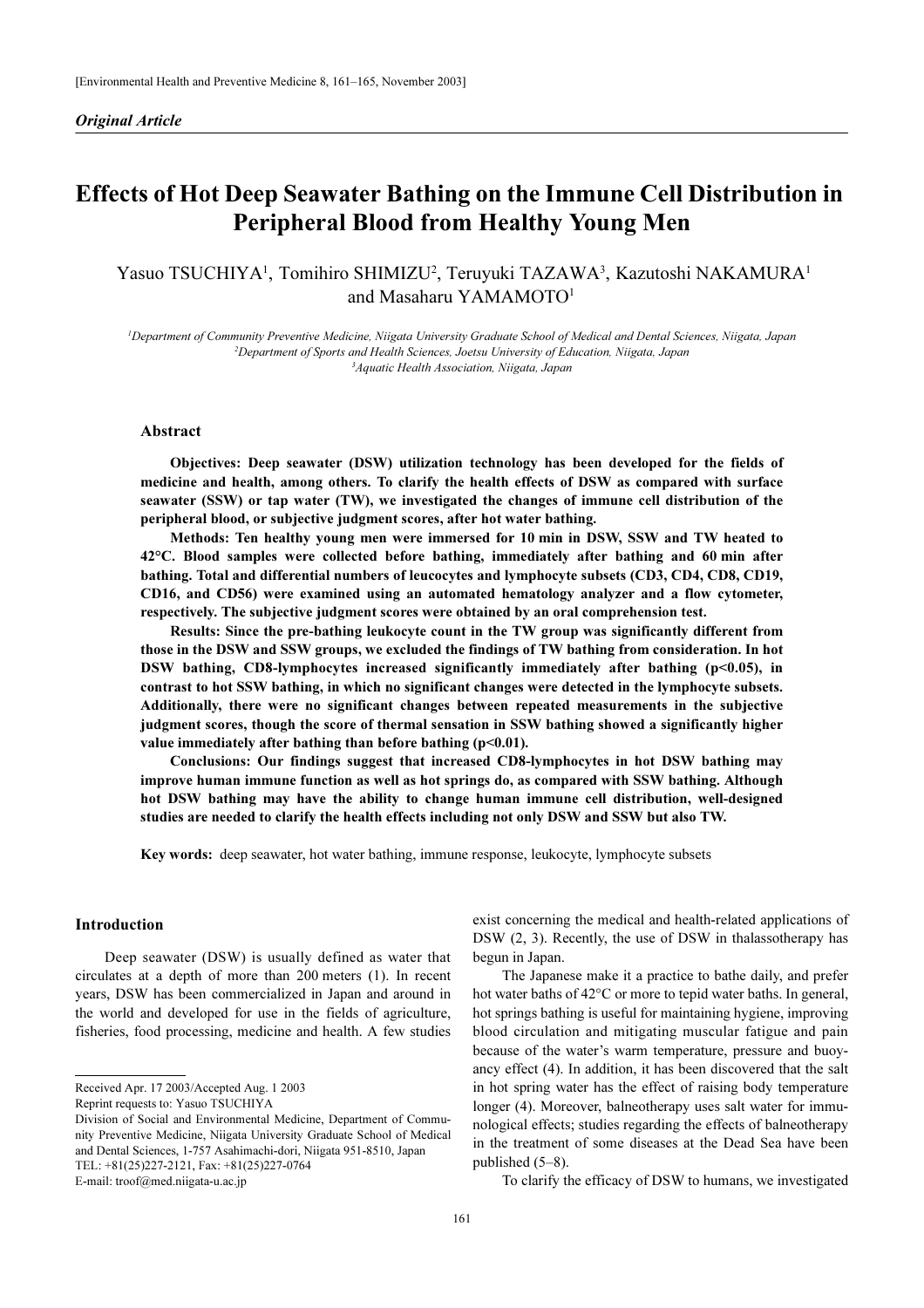changes in immune cell distribution in the peripheral blood before bathing, after bathing for 10 min in a water temperature of 42°C, and 60 min after bathing. The results for DSW were compared with those in surface seawater (SSW) and tap water (TW) bathing.

#### Subjects and Methods

#### Subjects

Subjects used in this study were 10 healthy male students with a mean age of 20.2 years (S.D., 3.3), mean height of 168.6 cm (S.D., 4.5) and mean weight of 60.7 kg (S.D., 3.1), who agreed to participate in this study. All subjects provided written informed consent immediately after they were informed of the purpose of this study and the potential risks involved, such as fluctuation of blood pressure after bathing, and that blood collection would occur three times a day. They were asked to take their last meal at least 12 hr before participating in this study. The Ethics Committee at Niigata University School of Medicine approved our methods.

#### Collection of DSW and SSW

DSW and SSW were collected from respective depths of about 300 meters and 10 meters in the Japan Sea (37.50– 38.00°N latitude; 138.30–138.45°N longitude), using the DSWdrawing system developed jointly by HONMA Co. Ltd. and KITAC Corporation (Niigata, Japan). Water was collected in plastic containers and sent immediately to our laboratory. The water was used within 5 days.

#### Experimental procedure

This study was performed using three kinds of water and two bathtubs for three consecutive days; the experiment assigned between 8 a.m. and 12 a.m. was repeated five times a day in July 2002. After two different types of water were poured into the two bathtubs, two subjects bathed in numeric order. The subjects were not told which type of water was used and were tested at the same time for three consecutive days to avoid the influence of physical conditions or circadian rhythms of leukocytes (9).

The experimental procedure was as follows: two experimental bathtubs (1.0×0.6×0.5 m depth) made of fiber-reinforced plastic were set up in a prefabricated bathroom  $(2.1 \times 5.3 \times 2.3 \text{ m})$ height), where the temperature was maintained at 32±1°C and the relative humidity was kept at 70±1% during the experiment.

Two subjects entered a prefabricated waiting room  $(2.1 \times 5.3 \times 2.3 \text{ m} \text{ height})$ , where the temperature was maintained at 27±2°C and the relative humidity was kept at 56±2%. Here, subjects rested for 30 min before the start of the experiment. The first blood sample (2 ml) was collected from the median cubital vein of each subject and was transferred into an anticoagulation tube containing EDTA-2Na. Thermal sensation, degree of fatigue, and comfort level were recorded at that time. These subjective judgments were evaluated as follows: thermal sensation, 1: cold, 2: cool, 3: slightly cool, 4: neutral, 5: slightly warm, 6: warm, 7: hot, 8: very hot; degree of fatigue, 1: not tired, 2: hardly tired, 3: slightly tired, 4: tired, 5: very tired; comfort level, 1: very comfortable, 2: comfortable, 3: normal,

4: slightly uncomfortable, 5: uncomfortable.

Water was poured into the bathtub. The water temperature was set at 42°C at the start of the experiment and was regulated by a temperature control device throughout the experiment. The subject moved from the waiting room to the bathroom and immersed himself in the bathtub with his legs extending forward. The surface of the water in the bathtub reached the level of the diaphragm. The bathing continued for 10 min. After bathing for 10 min, the subject left the bathtub and moved to a prefabricated resting room  $(2.1 \times 5.3 \times 2.3 \text{ m} \text{ height})$ , where the temperature (26 $\pm$ 1°C) and the relative humidity (55 $\pm$ 1%) were controlled, the latter by an air conditioner. The subject rested immediately on a reclining chair, at which time a second blood sample (2 ml) was collected. Thermal sensation, degree of fatigue, and comfort level were recorded at that time. After drying himself thoroughly with a towel, the subject moved to the waiting room and dressed, then rested and relaxed there until the third blood collection (2 ml), performed 60 min after bathing. At this point, each subject was again asked to report his subjective judgments.

#### Examination of peripheral blood

An automated hematology analyzer (SF-3000, Sysmex Corporation, Kobe, Japan) was used for the examination of total and differential leukocytes. The direct immunofluorescence technique was used for the deviation of lymphocyte subsets. Blood samples were stained with the following monoclonal antibodies directly labeled either with fluorescein isothiocyanate (FITC) and phycoerythrin (PE) or PerCP: CD4/CD8 (Simultest, Becton Dickinson Immunocytometry Systems, CA, USA) for the detection of CD4- and CD8-lymphocytes, and CD3/CD16+ CD56/CD19 (Simultest) for the detection of T-, natural killer (NK)- and B-cells. Flow cytometric analysis of 10,000 cells was performed with a FACScan (BD Biosciences, CA, USA) after performing a fine electrical adjustment of the system by the control (CaliBRITE, Becton Dickinson Immunocytometry Systems, CA, USA). Data analysis was performed with CELL Quest (BD Biosciences).

#### Statistical analysis

Statistical analyses were performed using Statistical Analysis System software (SAS Institute Inc., Cary, NC, USA). All data were expressed as mean±standard deviation. To compare mean, absolute and relative values between the three experimental conditions, analysis of variance (ANOVA) was used. We used Scheffe's test (the GLM procedure) to compare effects of hot water bathing for the total and differential leukocytes, lymphocyte subsets, and subjective judgment scores from before, immediately after and 60 min after bathing. A result was considered significant when the p-value was less than 0.05.

# Results

#### Total and differential leukocytes

Table 1 shows the bathing-induced changes in the total and differential leukocytes. First of all, leukocytes before bathing among the three kinds of water were compared using one-way ANOVA. Although no significant difference between the values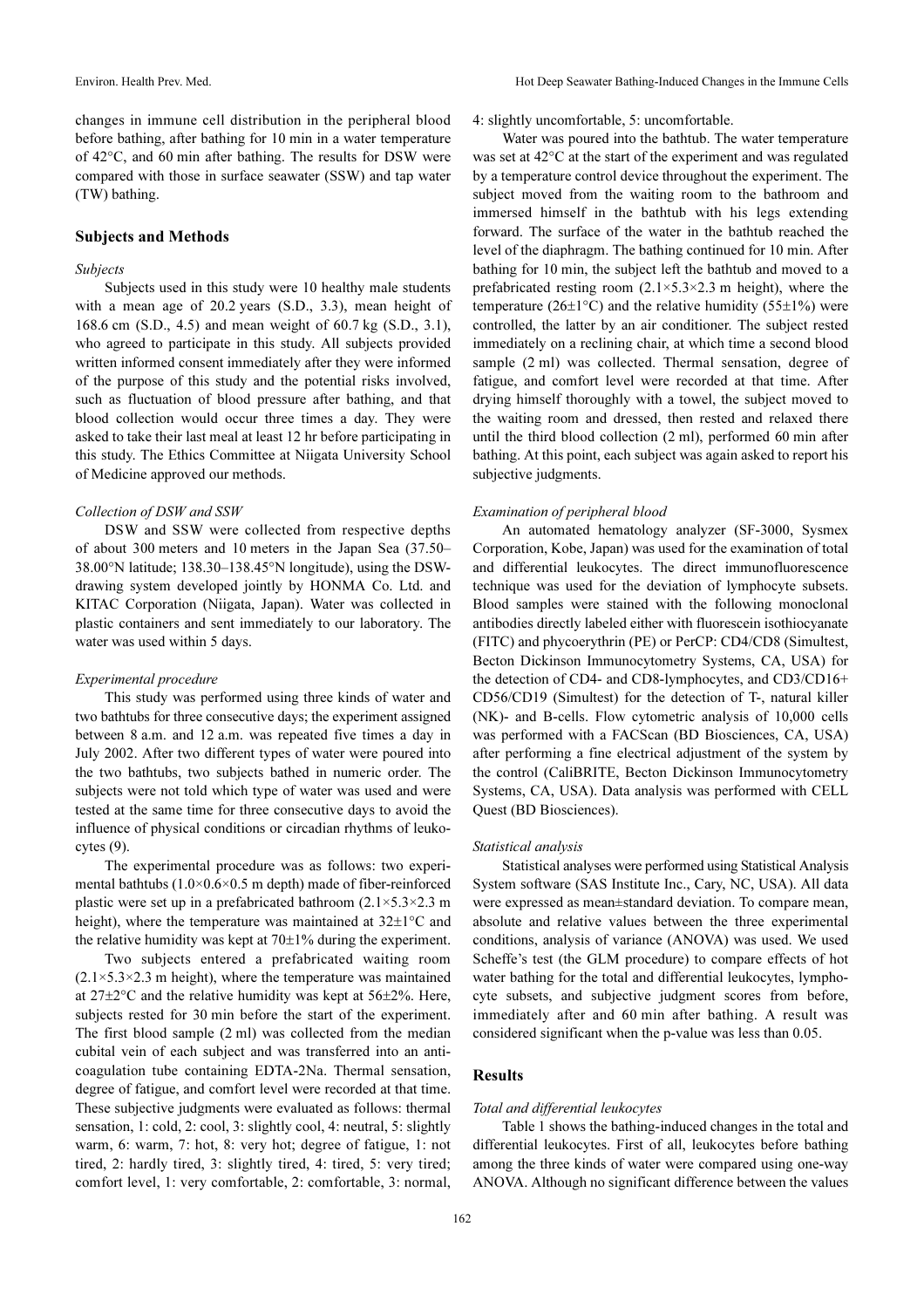Table 1 Hot water bathing-induced changes in total and differential leukocytes

|             | Before bathing | After bathing  | 60 min after bathing       |
|-------------|----------------|----------------|----------------------------|
| <b>DSW</b>  |                |                |                            |
| Leukocytes  | $4.99 + 0.67$  | $5.32+0.84$    | $519+0.81$                 |
| Neutrophils | $2.88 + 0.59$  | $3.06 + 0.65$  | $3.08 + 0.74$              |
| Lymphocytes | $163+0.24$     | $1.80 + 0.29$  | $1.69 + 0.34$              |
| Monocytes   | $0.31 + 0.05$  | $0.30 + 0.04$  | $0.26 + 0.03$ **           |
| Eosinocytes | $0.14 + 0.09$  | $0.13 + 0.09$  | $0.13 + 0.09$              |
| Basophiles  | $0.03 + 0.01$  | $0.03 + 0.01$  | $0.03 + 0.01$              |
| <b>SSW</b>  |                |                |                            |
| Leukocytes  | $5.44 + 0.77$  | $5.67 + 1.01$  | $5.46 + 1.13$              |
| Neutrophils | $3.08 + 0.55$  | $3.24 + 0.64$  | $3.27+0.95$                |
| Lymphocytes | $1.88 + 0.44$  | $1.97 + 0.52$  | $1.75 + 0.28$              |
| Monocytes   | $0.31 + 0.04$  | $0.31 + 0.06$  | $0.29 + 0.08$              |
| Eosinocytes | $0.15+0.10$    | $0.12 + 0.08*$ | $0.13 + 0.09*$             |
| Basophiles  | $0.03 + 0.01$  | $0.03 + 0.01$  | $0.03 + 0.01$              |
| TW          |                |                |                            |
| Leukocytes  | $6.29 + 1.36$  | $6.40+1.49$    | $5.80 + 1.09$ <sup>†</sup> |
| Neutrophils | $3.85 + 1.24$  | $3.96 + 1.27$  | $3.62 \pm 0.96$            |
| Lymphocytes | $2.02+0.63$    | $2.00+0.56$    | $1.58 + 0.33$ **           |
| Monocytes   | $0.27+0.09$    | $0.31 + 0.09$  | $0.30 + 0.06$              |
| Eosinocytes | $0.12 + 0.09$  | $0.11+0.10$    | $0.10+0.09$                |
| Basophiles  | $0.03 + 0.01$  | $0.03 + 0.01$  | $0.03 + 0.01$              |

DSW: deep seawater, SSW: surface seawater, TW: tap water.

Values are mean $\pm$ S.D. (10<sup>9</sup>/l) of 10 subjects.

Significant differences compared with the value before bathing are indicated as  $*$  p<0.05.

Significant differences compared with the value after bathing are indicated as  $\dagger$  p<0.05.

before DSW and SSW bathing was found, the value before TW bathing was significantly higher than those before  $DSW (p<0.01)$ and SSW  $(p<0.05)$  bathing. Since significant differences in leukocytes before bathing among the three water groups were found, a comparison between only DSW and SSW was performed. In DSW bathing, leukocytes showed no significant change immediately after and 60 min after bathing compared with before bathing. No significant changes are found in neutrophils, lymphocytes, eosinocyte and basophiles. Monocytes, however, were significantly lower at 60 min after bathing than before ( $p<0.05$ ) or after bathing ( $p<0.05$ ). The rates of decrease were approximately 15%. In SSW bathing, leukocytes, neutrophils, lymphocytes and basophiles showed changes almost identical to DSW. Eosinocyte levels were significantly lower after bathing ( $p<0.05$ ) and 60 min after bathing ( $p<0.05$ ) than before bathing. There was no significant change in monocytes, which showed significant decreases 60 min after bathing in the DSW group.

#### Lymphocyte subsets

Table 2 shows the bathing-induced changes in the lymphocyte subsets. In DSW bathing, CD8-lymphocytes increased significantly after bathing (p<0.05). Subsequently, they decreased to the pre-experimental value at 60 min after bathing, while no significant change was found. In SSW bathing, there were no significant changes in the lymphocyte subsets.

| Table 2 Hot water bathing-induced changes in lymphocyte subsets |  |
|-----------------------------------------------------------------|--|
|                                                                 |  |

|            | Before bathing  | After bathing    | 60 min after bathing    |
|------------|-----------------|------------------|-------------------------|
| <b>DSW</b> |                 |                  |                         |
| $CD3+$     | $1.06 + 0.22$   | $1.13 + 0.25$    | $1.07+0.27$             |
| $CD4+$     | $0.56 + 0.24$   | $0.61 + 0.27$    | $0.60 + 0.27$           |
| $CD8+$     | $0.52 \pm 0.15$ | $0.62 \pm 0.14*$ | $0.55 \pm 0.16$         |
| $CD19+$    | $0.26 + 0.08$   | $0.28 + 0.07$    | $0.28 + 0.06$           |
| $CD16+56$  | $0.19 + 0.06$   | $0.26 + 0.12$    | $0.22 \pm 0.11$         |
| <b>SSW</b> |                 |                  |                         |
| $CD3+$     | $1.18 + 0.36$   | $126+040$        | $1.09 + 0.26$           |
| $CD4+$     | $0.63 + 0.26$   | $0.69 \pm 0.25$  | $0.61 + 0.26$           |
| $CD8+$     | $0.63 + 0.21$   | $0.63 + 0.26$    | $0.56 + 0.16$           |
| $CD19+$    | $0.28 + 0.06$   | $0.27 + 0.05$    | $0.30 + 0.07$           |
| $CD16+56$  | $0.24 + 0.10$   | $0.24 + 0.14$    | $0.21 \pm 0.09$         |
| TW         |                 |                  |                         |
| $CD3+$     | $1.20+0.43$     | $1.21 + 0.38$    | $1.02 \pm 0.27$         |
| $CD4+$     | $0.65 + 0.31$   | $0.66 + 0.30$    | $0.59 + 0.26$           |
| $CD8+$     | $0.70 + 0.30$   | $0.70 + 0.29$    | $0.46 \pm 0.17$ ***     |
| $CD19+$    | $0.28 + 0.11$   | $0.29 + 0.08$    | $0.23 + 0.05^{\dagger}$ |
| CD16+56    | $0.37 \pm 0.17$ | $0.33 \pm 0.17$  | $0.20 \pm 0.10*$        |

DSW: deep seawater, SSW: surface seawater, TW: tap water. Values are mean±S.D. (10<sup>9</sup>/l) of 10 subjects.

Significant differences compared with the value before bathing are indicated as  $*$  p<0.05,  $**$  p<0.01.

Significant differences compared with the value after bathing are indicated as  $\dagger$  p<0.05,  $\dagger$  p<0.01.

Table 3 Changes in subjective judgment scores

|                   | Before bathing | After bathing   | 60 min after bathing          |
|-------------------|----------------|-----------------|-------------------------------|
| Thermal sensation |                |                 |                               |
| DSW               | $3.9 + 0.83$   | $4.8 + 1.83$    | $3.6 + 0.92$                  |
| SSW               | $3.3 + 0.78$   | $4.8 + 1.08$ ** | $4.1 + 0.70$                  |
| TW                | $4.8 + 1.17$   | $6.4+1.20*$     | $4.7 + 0.90^{\dagger\dagger}$ |
| Degree of fatigue |                |                 |                               |
| <b>DSW</b>        | $2.1 + 0.70$   | $2.5 + 0.50$    | $2.1 + 0.70$                  |
| SSW               | $2.4+0.66$     | $2.6 + 0.66$    | $2.3+0.64$                    |
| TW                | $2.9 + 0.30$   | $30+077$        | $2.7+0.64$                    |
| Comfort level     |                |                 |                               |
| DSW               | 30             | $2.5+0.67$      | $2.7+0.64$                    |
| SSW               | $2.8+0.40$     | $2.7+0.46$      | $2.4+0.66$                    |
| TW                | $3.2 + 0.60$   | $2.8 + 0.87$    | $2.7+0.46$                    |

DSW: deep seawater, SSW: surface seawater, TW: tap water.

Values are mean±S.D. of 10 subjects.

Significant differences compared with the value before bathing are indicated as  $*$  p<0.05,  $*$  + p<0.01.

Significant differences compared with the value after bathing are indicated as  $\text{^{\text{!`}}p<0.01}.$ 

#### Subjective judgments

Table 3 shows the changes in the subjective judgment scores. No significant differences in the pre-bathing value of each score between DSW and SSW bathing were found. In DSW bathing, there were no significant changes in mean scores of thermal sensation, degree of fatigue, and comfort level between repeated measurements. In SSW bathing, however, the mean score (4.8) of thermal sensation after bathing was significantly higher than before bathing  $(p<0.01)$ , though the value was similar to that in DSW bathing. There were no significant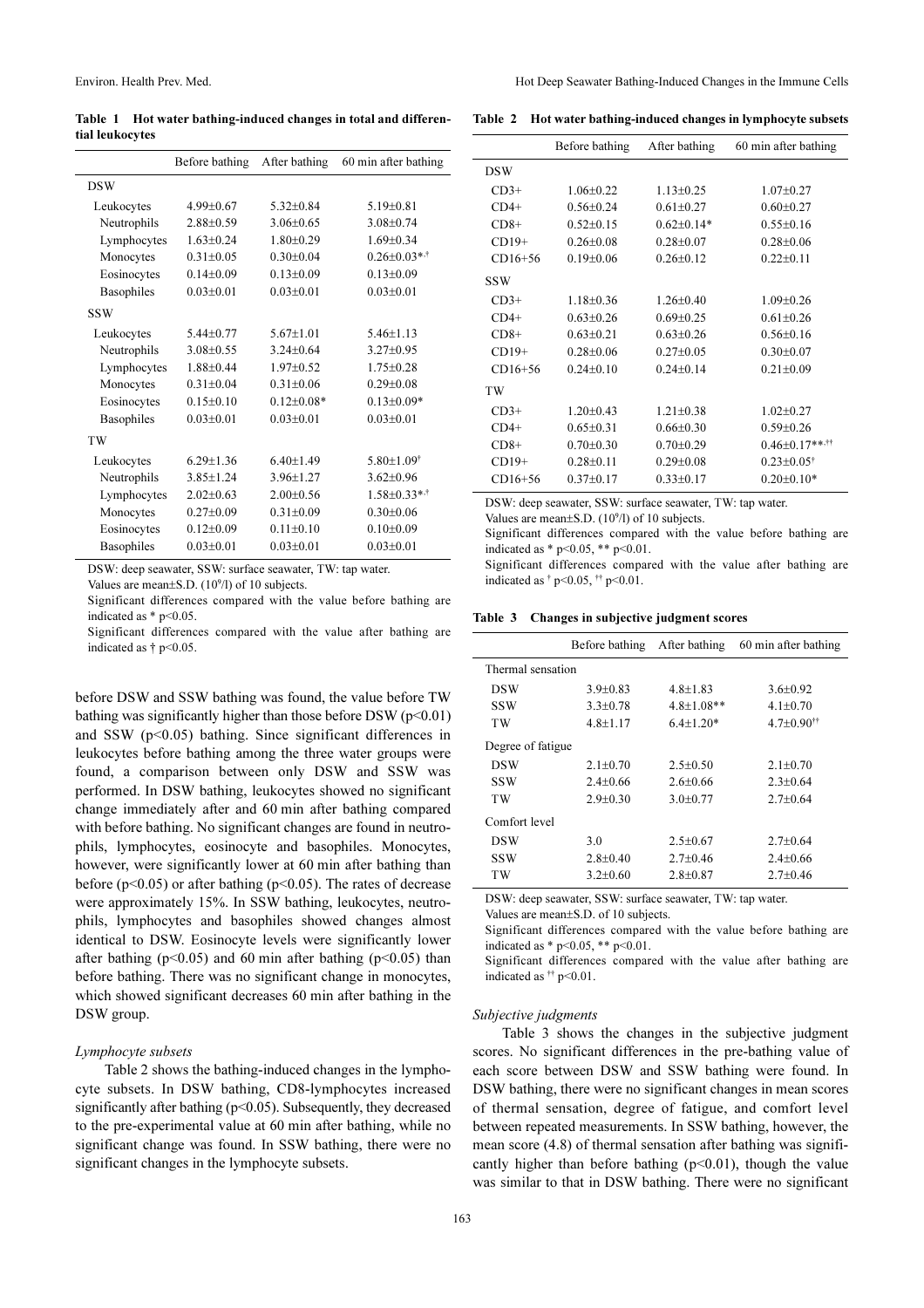changes in the mean scores of degree of fatigue and comfort level between repeated measurements.

#### Discussion

The utilization of DSW for health promotion has been marketed by various industries in Japan as well as around the world. Since taking a bath everyday is a general practice among most Japanese people, we evaluated the health effects of bathing in DSW from the viewpoint of immunology in comparison with those in SSW and TW bathing.

In spite of our experimental purposes mentioned above, we had to exclude the findings of TW bathing, since the prebathing leukocyte count in the TW group was significantly different from those in the DSW and SSW groups. We therefore make a comment on the health effects of DSW as compared with those of SSW.

In DSW bathing, mean monocytes showed a significant decrease during the 60-min resting period, while no significant difference between pre-bathing and post-bathing levels was observed. This change was not similar to the stress-induced change in rats (10). Previous study has demonstrated that Bcell, NK-cell and monocyte numbers in rats showed a greater stress-induced decrease largely due to adrenal hormones (11). Although we could not find the major factors causing this change 60 min after bathing, hormones might be involved in monocyte levels. Thus, hot DSW bathing-induced changes in immune cell distribution may comparable to stress or exerciseinduced changes in rats.

Our data also indicated an increase of CD8-lymphocytes after DSW bathing; moreover, the value was maintained during the 60-min resting period. In a recent study by Watanabe et al. (12), leukocytes and lymphocytes with NK- and CD8-cells increased significantly after bathing and returned to the preexperimental values 60 min after bathing. The study was performed on patients with rheumatoid arthritis who immersed in hot springs at 42°C for 5 min. In addition, it is well known that patients with rheumatoid arthritis show a decrease of CD8 lymphocytes. Thus, the increase of CD8-lymphocytes after DSW bathing may have a role in the treatments of rheumatoid arthritis as well as hot springs do. However, mean CD8 lymphocytes before DSW and SSW bathing were 0.52 and 0.63×10*<sup>9</sup>* /l, respectively, though no significant difference was found. The small quantity of pre-experimental values between the two waters may explain the significant difference in CD8 lymphocyte. Otherwise, the hot DSW bathing-induced change in CD8-lymphocyte distribution may have been influenced by components that appear at higher levels in DSW than in SSW, such as nitrate-nitrogen, phosphate-phosphorus and silicatesilicon. These results suggest that hot DSW bathing may have the ability to change human immune function, while SSW bathing showed no such effect.

Regarding thermal sensation, the mean score for DSW bathing showed no significant changes between repeated measurements, while a significant increase of the score after bathing in SSW was obtained compared with before bathing. Both DSW and SSW contain approximately 3.5% salt (13). After DSW and SSW bathing, this salt remains on the skin and can prevent evaporation of sweat, thereby keeping the body temperature warmer. However, people generally have a sticky feeling after bathing in the ocean. Hot SSW bathing also leaves one with a sticky feeling, while DSW bathing does not. DSW has higher levels of nitrate-nitrogen, phosphate-phosphorus and silicate-silicon than SSW or TW (13). Moreover, it has a good balance of minerals. Being mineral-rich, with nitrate-nitrogen, phosphate-phosphorus and especially silicate-silicon might be one of the reasons that no significant difference in thermal sensation was found in DSW bathing compared with SSW bathing.

Although this was the first study to examine the association between hot DSW bathing and its induced changes in the immune cell distribution of peripheral blood, to our knowledge, this study had a number of limitations. In spite of the subjects' normal life for the three consecutive days demanded, significant differences in leucocytes and subjective judgment scores before bathing between TW bathing and DSW bathing or SSW bathing were obtained. For this reason, we had no other choice but to eliminate the results obtained in TW bathing from our discussion about the health effects of the three kinds of water.

One of the reasons for the differences is that keeping the subjects' physical conditions constant for three days was very difficult, because our study was conducted in the midsummer heat. In addition, the experiment was performed for three consecutive days. It is possible that bathing for three consecutive days influences the changes of the immune cell distribution on the second and third days. If similar studies using the three kinds of water are conducted in a temperate climate almost at the same time, researchers may eventually obtain more apparent results. Thus, further studies are needed to support our findings.

Our next trial is to clarify the health effects of tepid water bathing including not only DSW and SSW but also TW. Two previous studies (14, 15) suggest that tepid water bathing is more effective for fatigue and physiological indexes than hot water bathing. An experiment in tepid water, keeping the subjects' physical conditions constant before participating in the study, would help to confirm more clearly the efficacy of DSW.

#### Acknowledgements

This study was supported by a Grant-in-Aid from Niigata Prefecture as a part of the Deep Sea Water Utilization Technology Research and Development Program in 2002. We are grateful to Dr. H. Sekikawa, Dr. H. Kawamura and Mr. S. Daimaruya for their invaluable advice on flow cytometric analysis.

#### References

- (1) Sasaki T. Deep seawater. KK-Bestsellers: Tokyo, 2000. (in Japanese)
- (2) Nomura I, Matsumoto K, Fujieda M, et al. Treatment of atopic dermatitis using deep seawater. Allergy no rinsyo